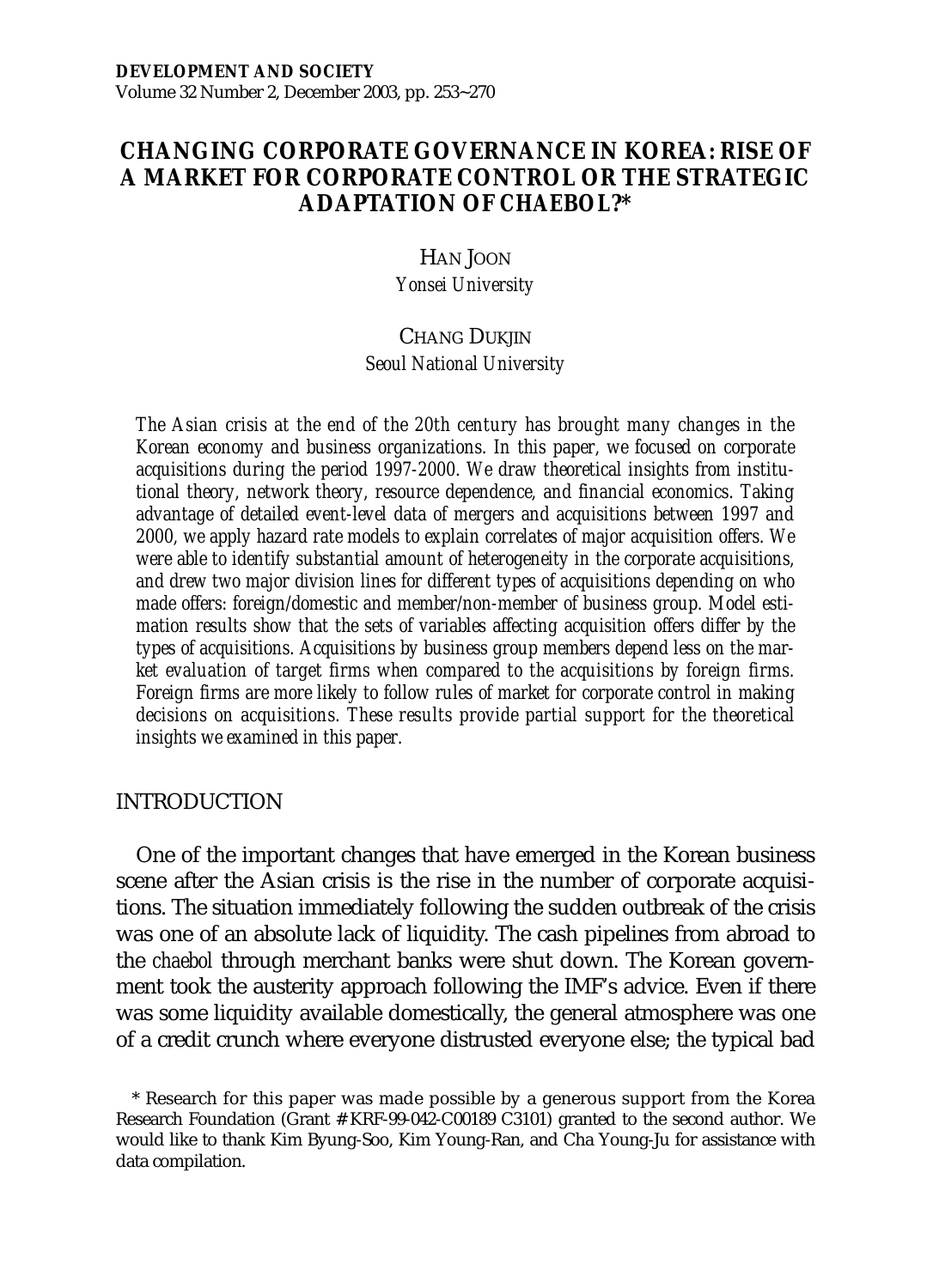equilibrium in a multiple equilibria game. On the other hand, the *chaebol* badly needed liquidity, in order to have liquidity supply flow again. For example, they were required to lower the debt-to-equity ratio down to or below 2 within about two years.

In a situation like this, receiving foreign capital investment or selling off part of the asset was generally viewed as a strong signal toward the firm's recovery. However, until just a few years before the crisis, words like mergers and acquisitions had been extremely alien to the Korean *chaebol*. The *chaebol* had been able to mantain family control for decades by means of hierarchically organized cross-shareholdings. Debt financing, rather than reliance on the capital market, had been the key to capital mobilization. A *chaebol* subsidiary becoming an acquisition target was virtually unheard of in the Korean capital market. The legal system was also generally inclined toward business stability by means of large shareholder protection rather than small shareholder rights. Institutional investors, for example, were prohibited by law from exercising their voting rights no matter how many shares they held.

The sudden increase in corporate acquisitions in a market like the one described above, especially when it is immediately after a major economic crisis, is an intriguing phenomenon by itself. Even more significant is its possible impact on the corporate governance in Korea. If this increased number of acquisitions meant pulling out inefficient management and plugging in a more efficient team, it could mean long overdue corporate governance reform by market forces diagnosed by many economists and the IMF. In other words, one could argue that the market for corporate control has finally been activated in Korea.

We examine this phenomenon by identifying factors affecting the likelihood of a *chaebol* subsidiary becoming an acquisition target. For this purpose, 140 *chaebol* subsidiaries, 40 of which became acquisition targets, listed in the Korean Stock Exchange for the period January 1997 through February 2000 are analyzed. We use event history techniques.

# CORPORATE ACQUISITIONS, MARKETS, AND ORGANIZATION THEORIES IN THE CONTEXT OF POST-CRISIS KOREA

### *Acquisitions and Organization Theory*

In a well-functioning capital market, firms that are poorly managed by either inefficient or opportunistic managers provide investment opportunities (Manne, 1965). Investors can take over these firms and realize capital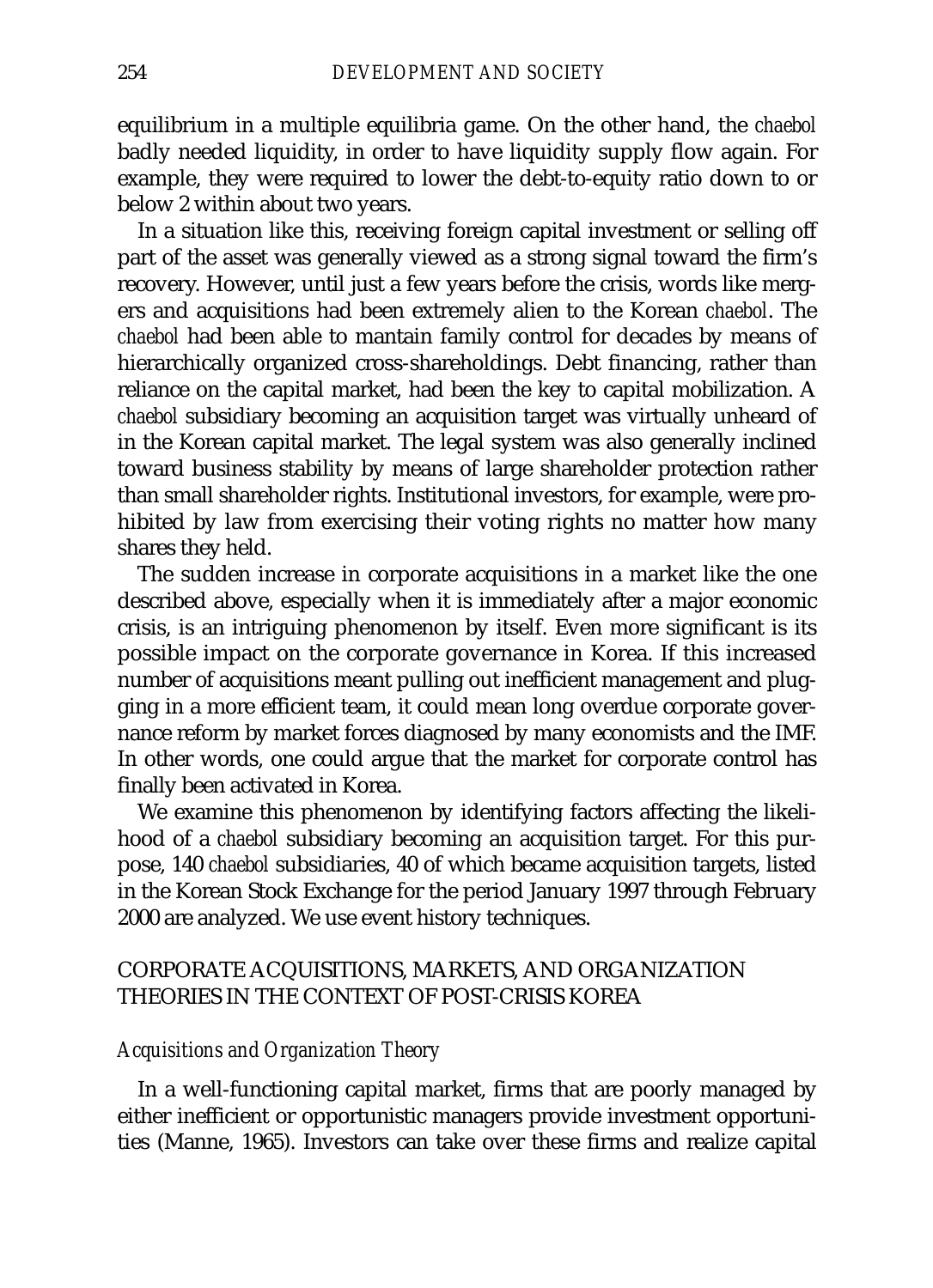gains by replacing the incumbent management with a more efficient team. The market can also evaluate the firm's performance reasonably well, thereby making the market-to-book ratio of the share price a reliable signal for these investment opportunities. A low market-to-book ratio means that this firm is undervalued, and signals poor management. Researchers from the financial economics perspective agree that high market-to-book ratio is negatively related to becoming takeover targets (Palepu, 1986; Morck, Shleifer, and Vishny, 1988, 1989).

Ideas differ based on the organization theory viewpoint. Corporate acquisitions and takeovers provide extremely interesting data in which organization theorists can still encounter *knights*, *raiders*, *poison pills*, and *golden parachutes*, as if we were in one of those fantasy novels. On the other hand, we are relatively poorly equipped with organization theories that can deal with these interesting cases. Focusing on the relationship between organizations and their environments, open-systems organization theories have tried to identify the theoretical engines that distinguish organizations that can 'adapt' to environmental requisites and those that fail to do so and eventually 'die' (Davis and Stout, 1992). However, acquisitions and takeovers confound this way of thinking because they are neither 'adaptations' nor 'deaths,' but 'transformations.' In a sense, they are a way in which organizations that have failed at adaptation survive by transforming themselves rather than dying away. Davis and Stout (1992) point out that this kind of difficulty that organization theories have at explaining takeovers is due to the implicit premise of accepting managerial revolution as the *status quo*. Shareholders are assumed dispersed and powerless, while professional managers of large corporations seek growth and environmental certainty, immune from takeover threats. In the U.S., this implicit premise was effectively nullified by the 1980s merger wave in which large corporations became acquisition targets. As Herman and Lowenstein (1988) state, "the former stability of corporate control and irrelevance of shareholder ownership and voting rights to corporate power has been badly shaken and weakened."

Since the 1980s, organization theorists have made numerous attempts to devise theoretical engines that can deal with takeovers and acquisitions. We focus on two lines of such efforts: network theory and institutional theory. Combining theoretical insights and empirical evidence from various related perspectives such as 'embeddedness' (Granovetter, 1985), 'resource dependence' (Pfeffer and Salancik, 1978), 'inter-organizational power structure' (Mintz and Schwartz, 1985), 'inner circle' of business elites (Useem, 1984), and 'strategic embedding' (Burt, 1992), network theorists suggest that firms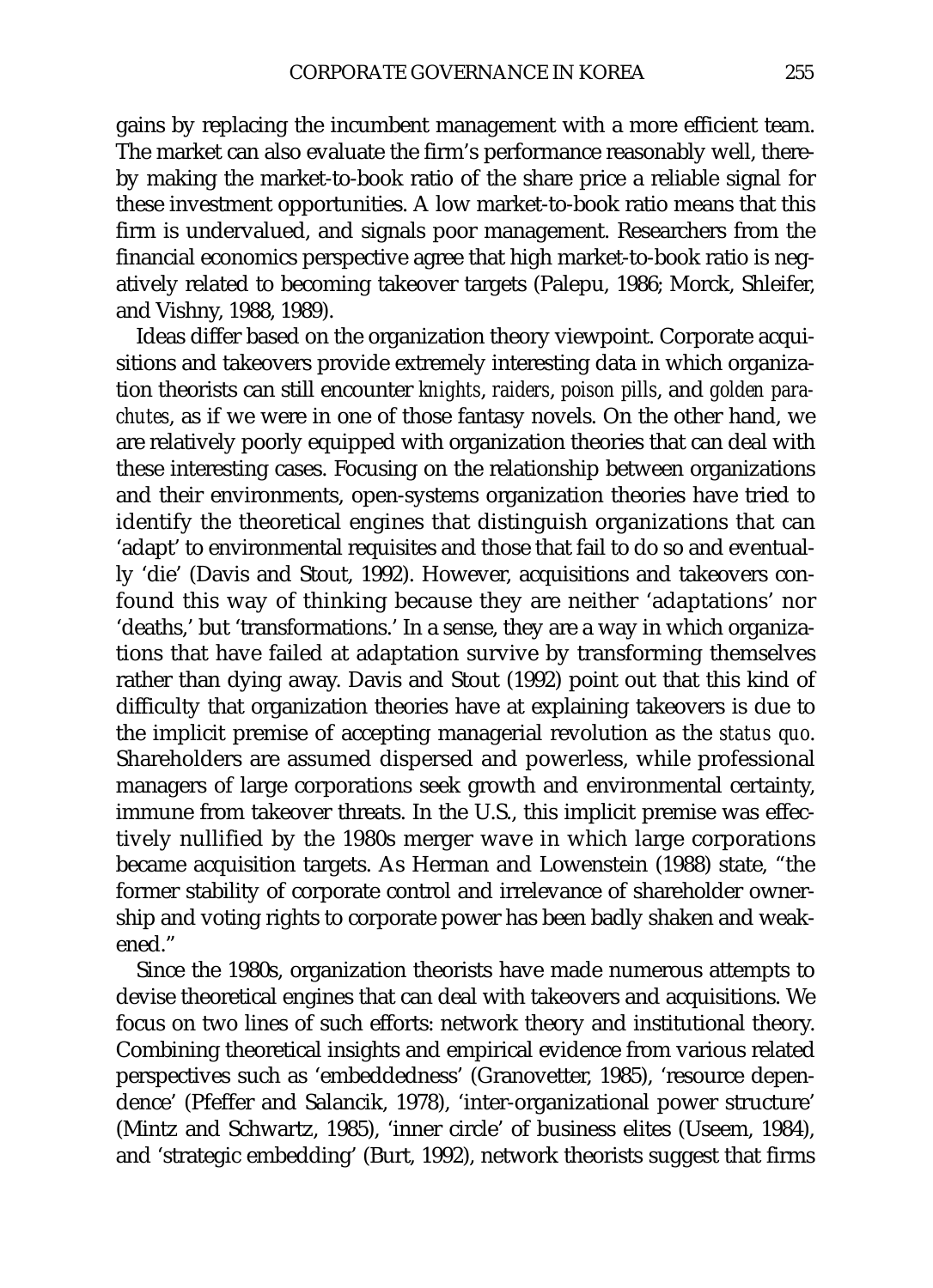better located in the inter-corporate network are less susceptible to predatory takeovers (Palmer et al., 1995).

Institutional theory focuses on somewhat different factors that might affect takeovers. To some, takeovers and acquisitions are basically diffusion processes. Accordingly, they attempt to identify institutional settings that allow for such diffusion processes to begin. Stearns and Allan (1996) find that increases in the amount of capital stock that can be invested in the corporate sector, and easier access to such capital by newcomer-experimenters in the market are critical for such diffusion. In the case of the 1980s merger wave in the U.S. market, the accumulation of Eurodollar, growth of mutual funds, and the relaxation of antitrust laws met such conditions. Others argue that how people view firms  $-$  the conception of control  $-$  is the key to understanding corporate acquisitions. Takeover waves are a result of changing conceptions of control from manufacturing to finance (Fligstein, 1990).

Within the boundary of organization theories, debates have been ongoing between the two camps (Palmer, Barber, and Zhou, 1995). For example, arguing that an economic sociology must be institutional and historical, Fligstein criticizes the network approach for ignoring: (1) important societal institutions such as state, politics, law, and family; (2) the interplay among these institutions; and (3) cultural frames of action of which the finance conception of control is an example (Fligstein, 1995). Although we can perfectly agree with Fligstein, we do not see any reason why network theory cannot be integrated with institutional theory. Rather than viewing these two theoretical camps as contradicting each other, we interpret Fligstein's criticism as an advice that the meaning of networks has to be interpreted in the context of the institutional as well as the competitive environment. We attempt to contribute exactly such an endeavor in this paper.

## *Post-Crisis Korea: The Institutional Context*

The turnover rate in the largest Korean *chaebol* has traditionally been significantly higher than their American counterparts. Of the 30 largest Korean companies as of 1999, 77% were either not on the list or yet to be established in 1989, while the comparable figure is about 60% among American firms (SERI, 2000). This means that the *chaebol* had been more accustomed to the survival-or-death way of doing business than were Fortune 500 companies.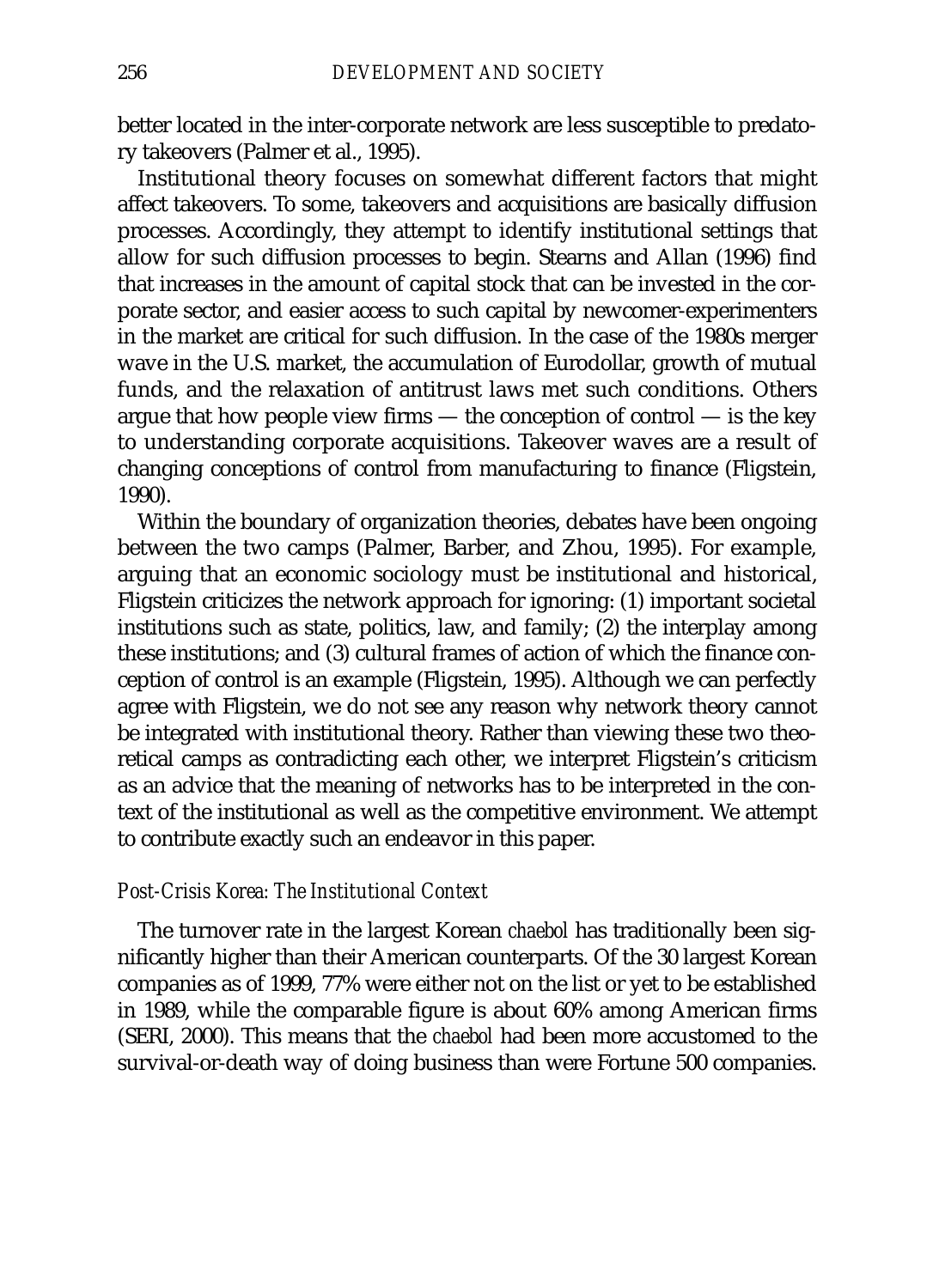However, the bankruptcy domino immediately after the Asian crisis forced *chaebol* to reconsider the viability of this familiar practice. The general lack of liquidity and credit crunch were definitive signals that the survival-ordeath way of doing business was no longer viable. For the *chaebol*, selling off part of the business group by becoming an acquisition target was one way of refusing death.

Also, the policy changes after the Asian crisis were generally favorable for corporate acquisitions. Those changes largely met the conditions necessary for major takeover waves in the U.S. The Foreign Capital Inducement Law and the Securities Exchange Law were amended in February, 1998, to allow hostile takeovers of Korean firms by foreigners. Before this, foreigners had been required to get permission from the Minister of Finance and Economy in order to acquire Korean firms with assets of more than 200 billion won. This regulation was lifted. Further, the percent of shares held by foreigners above which needed approval of the board of directors was re-set from the previous 10 percent to 33.3 percent. Generally, things became easier than ever before for foreign capital to acquire Korean firms.

As in the U.S. experience, MRFTA (Monopoly Regulation and Fair Trade Act), the Korean counterpart to the U.S. antitrust law, was revised to loosen the basket regulations on *chaebol's* equity holdings. This was a significant change because MRFTA has been the major regulatory tool for the government to control big businesses since its second revision in 1986. The MRFTA originally prohibited *chaebol* subsidiaries from holding shares of other firms belonging to the same business group that exceeded more than 40% of the holding firm's assets. The original intent was to regulate *chaebol's* ruthless pursuit of growth by means of share crossholdings. After the crisis, the *chaebol* took the opportunity to loudly voice that they were experiencing difficulty in complying with the government reform policy because the MRFTA regulation did not allow reshuffling of ownership. This important regulation was also lifted, though temporarily, to allow business streamlining and other changes implied in the reform policy. The lifting of MRFTA regulations resulted in a more favorable environment for takeovers, especially when the *chaebol* subsidiaries were the acquirers.

Another factor that was conducive to corporate acquisitions was the philosophy of the corporate restructuring program devised by the Korean government. After several chaotic months had passed since the outbreak of the crisis, the Korean government officially announced its corporate sector reform program in May 1998. According to the official account announced by the Financial Supervisory Committee, the underlying philosophy of the corporate restructuring program was the "London Approach." This guide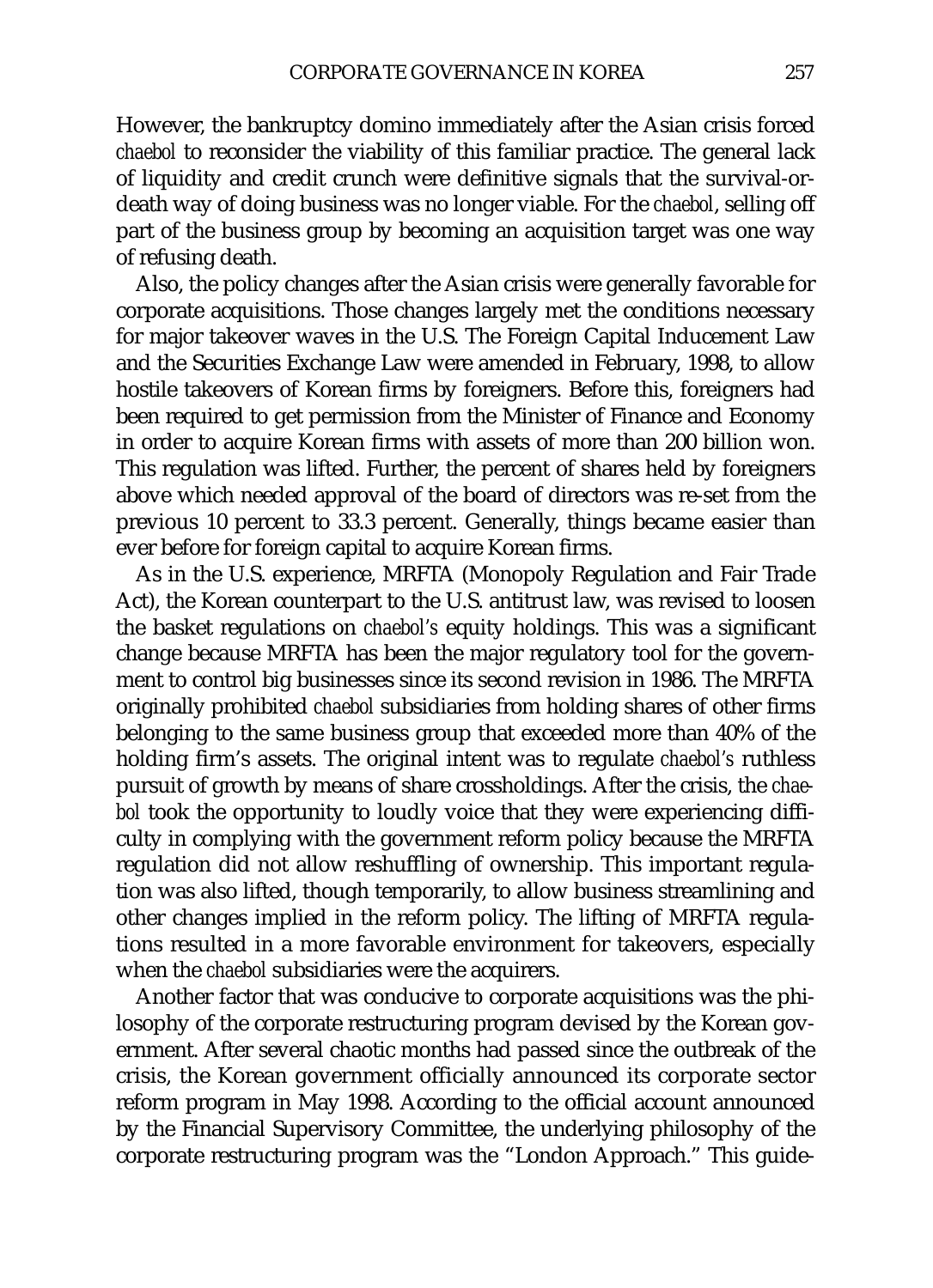line was originally formed by the Bank of England through the 1970s and 80s, and closely copied by the FSC at the end of the 20th century. This reform philosophy is interesting, especially for economic sociologists, because it is based on the principle of "trust," rather than "market forces" or "state leadership" (Chang, 2001). It was designed that way to avoid both excessive state intervention and the market's over-killing of viable firms over the long-term. The Corporate Restructuring Agreement among creditor institutions and the Financial Structure Improvement Agreement between creditor banks and *chaebol* were arranged by the government to "replace the 'gentlemen's agreement' in Britain until the creditor institutions accumulate mutual trust" (FSC, 1999). Note that this trust-based philosophy and the consequent government-mediated Agreements have some commonality in the sense that they allow business organizations that have to die according to the predictions of organization theory to avoid deaths. When the government was actively mediating debtor firms and creditor institutions to avoid corporate deaths, takeovers and acquisitions as a way of avoiding death were not only allowed, but even encouraged.

# CORPORATE ACQUISITIONS IN KOREA, 1997-2000: A BROAD **DESCRIPTION**

In this section we provide a brief sketch of corporate acquisitions in which Korean firms were involved as either acquirers or targets for the period January 1997 through March 2000. Together with the theoretical review and the institutional context discussed in the previous section, this sketch will lay the groundwork for the analyses in the following section.

Figure 1 shows the distribution of corporate acquisitions involving Korean firms by month and by type for the period between January 1997 and March 2000. Excluding the small number of cases in which information on either the acquirer or the target or both was not disclosed, the number of corporate acquisitions involving Korean firms has been on a steep rise from 85 in 1997 to 160 in 1998 and to 247 in 1999. Entering 2000, the number suddenly drops. Casual observers and business presses have cited this increase as evidence for the operation of a corporate control market in Korea.

Going back to the raw data and classifying these 492 acquisitions into several categories, we made the following observations.<sup>1</sup> First, in terms of the number of acquisitions, there is some evidence that in Korea the corporate control market has begun to operate. Second, the overall trend is deter-

<sup>&</sup>lt;sup>1</sup> See Chang (2002) for more detailed explanation.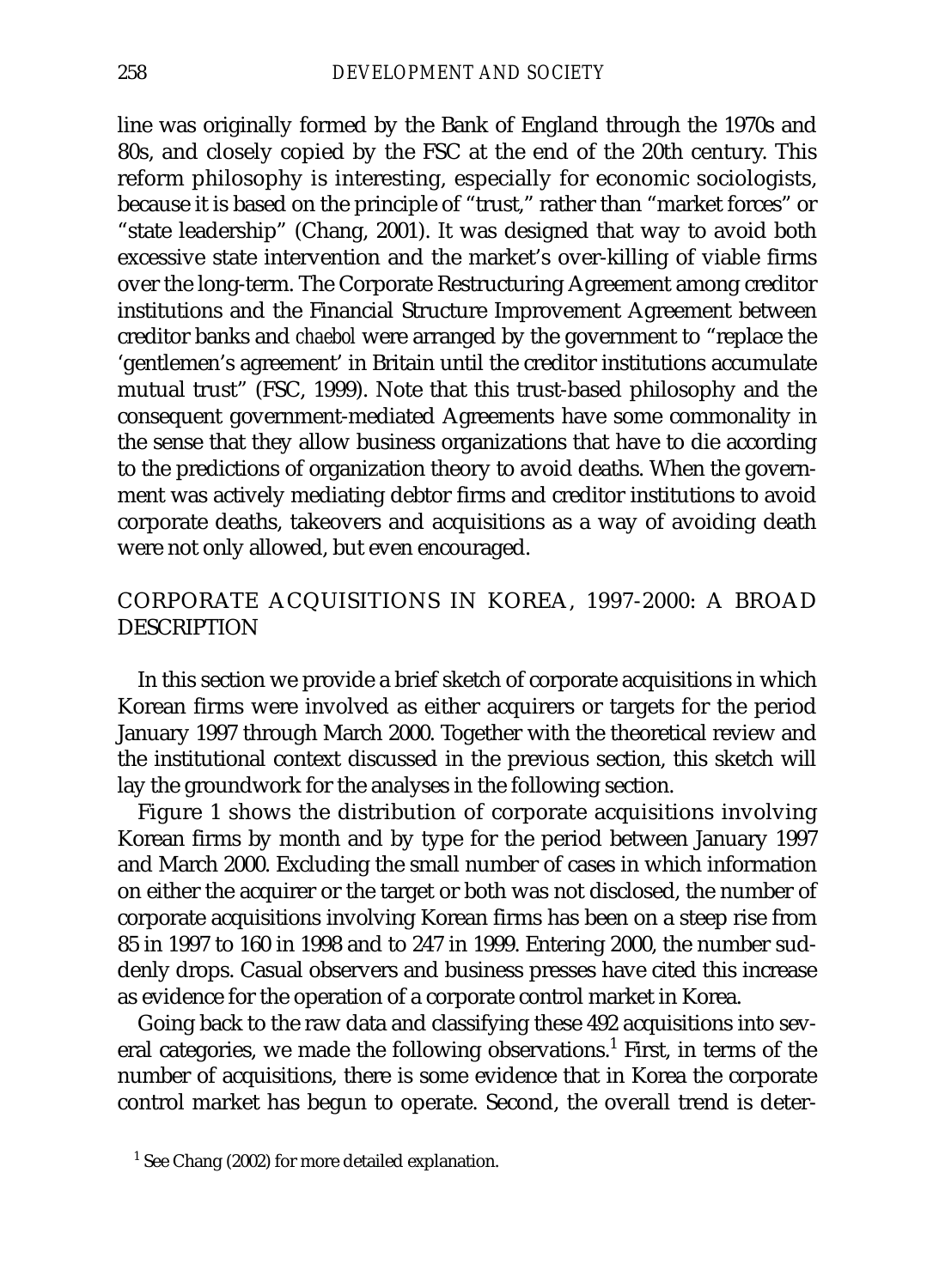

**FIGURE 1.** CORPORATE ACQUISITIONS INVOLVING KOREAN FIRMS, 1997-2000 Source: Chang (2002).

mined by Korean firms' acquisition of Korean firms before the crisis, while it is determined by foreign firms' acquisition of Korean firms after the crisis. Third, judging from the acquisition synopsis, the cases of Korean firms acquiring other Korean firms seem to reflect either *chaebol's* responsiveness to major government economic policies such as the corporate restructuring policy and the selection of telecommunications service providers, or the *chaebol's* need to rearrange equity ties within the business group boundary, rather than the operation of market forces. Fourth, foreign firms' acquisitions of Korean firms demonstrate some pattern according to the year of acquisition. The most favored targets were finance and telecommunication companies in 1998 and on-line businesses smaller in size in 1999, reflecting that foreigners' acquisitions of larger Korean firms were affected by the undervalued Korean won in the previous year.

How do we assess this general trend in terms of the operation of market forces? The broad description we provided in this section suggests two answers. First, although there is some evidence for the existence of a corporate control market operation, it is likely that its impact is exaggerated. Second, acquisitions by domestic firms and by foreign firms might be working on different principles. In the following sections, we provide more specific answers by identifying characteristics affecting a firm's vulnerability to acquisition through event history analysis of the same data.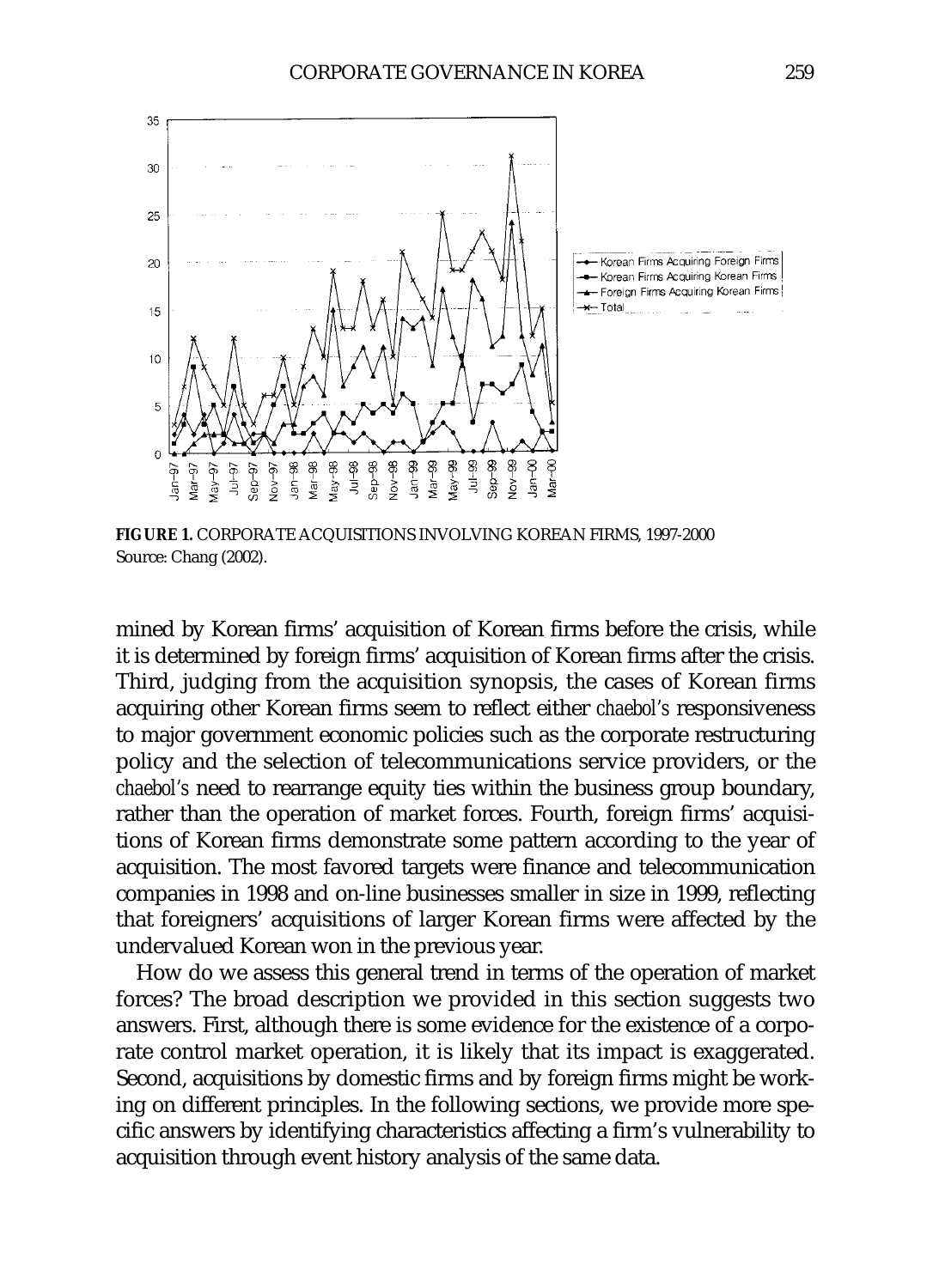## DATA AND METHOD

#### *Sample*

The initial sample consisted of *chaebol* subsidiary firms that were listed on the Korean stock market from 1997 to 2000. As our research interest lies in whether the rising number of acquisitions had any effect on the corporate governance of *chaebol*, we restricted our observations to subsidiary firms of *chaebol*. Although it is possible for firms not listed on the stock market to be acquired, we focus our attention on the functions of the capital market in mediating the acquisitions. Our observation covers the period between 1997 and 2000. As we have already seen in Figure 1, acquisition activities were quite active and on the rise during our chosen period. Although some acquisitions occurred before the economic crisis, a wide and abrupt diffusion of acquisitions took off only after the crisis.

### *Data*

The data were compiled from a number of sources. The list of acquisition offers were coded from the news releases at the time of the potential acquirer's announcement of intention of acquisition. We first identified all the acquisition offers made in our observation period and then selected cases in which *chaebol* subsidiaries were the target of acquisition offers. We coded information on who made the offers, whether the offer was successful, and whether the acquisition offer concerned the dominant share of the target firm or just a part of assets or a division of business.

Based on the information of who made the offers, we distinguished between three different types of acquisition offers. The first is the offers made by members of the same *chaebol*. This type of acquisition attempt differs from other types of acquisitions in that they are more likely to reflect the decisions of *chaebol* headquarters. Such acquisition offers should reflect less of the market situations and more of the inner dynamics of organizations. The other two types of acquisition offers are made by the outsiders of *chaebol*. These offers are again differentiated by the nationality of the offering firm. One of the distinct changes in the recent Korean corporate scene is that foreign influence is rapidly increasing, reflecting the globalization of the economy. The acquisition offers from abroad differ in characteristics from those of domestic firms. They tend to have higher chances of success — about 60% compared to less than 30% success of offers from domestic firms. They also focus more on specific parts of assets — 84% of offers from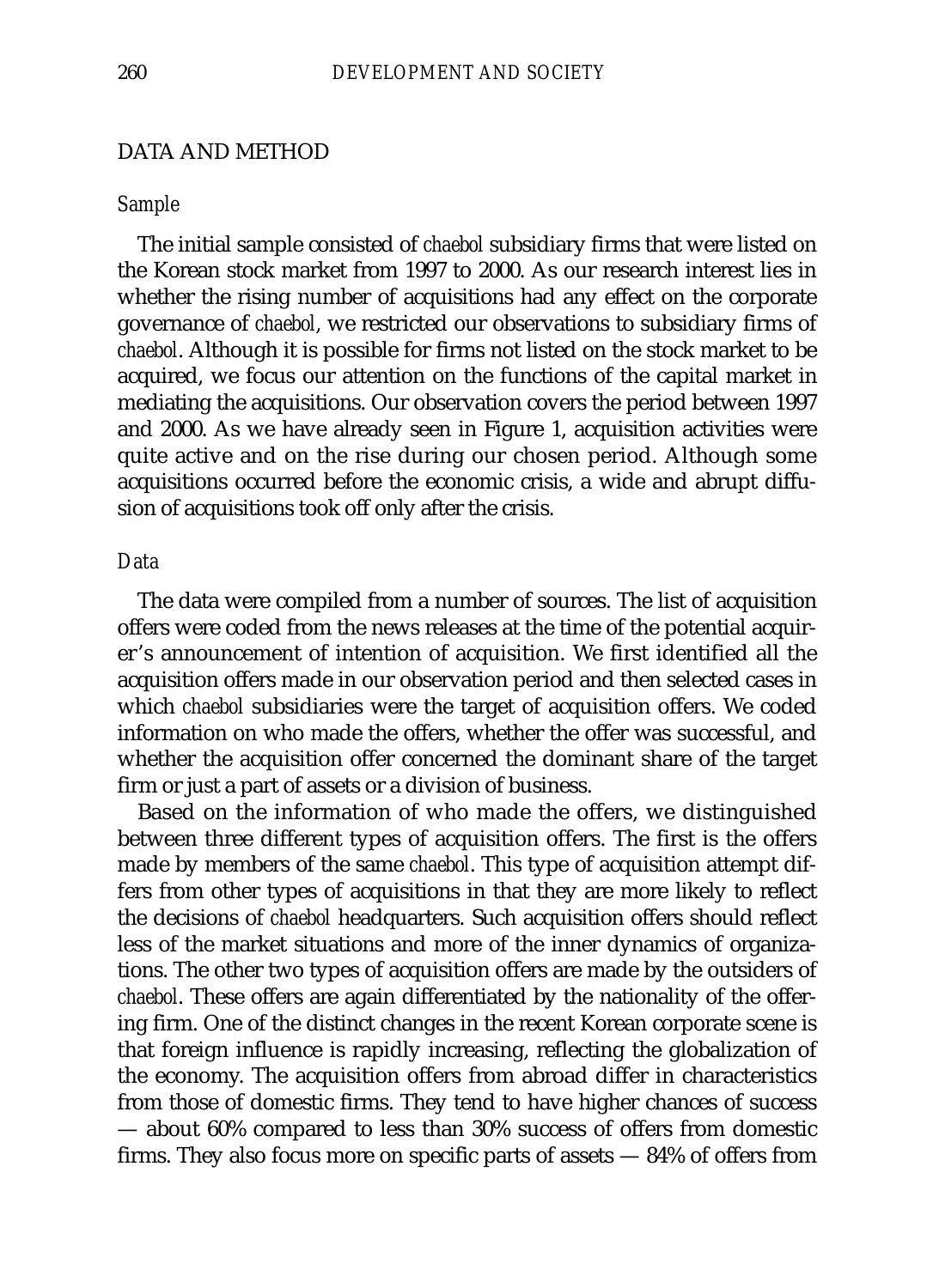abroad compared to less than half from domestic, rather than the dominant share.<sup>2</sup> Therefore we compare three distinct types of acquisition offers from *chaebol* insiders, foreign outsiders and domestic outsiders.

Our measure of the dependent variable was the number of days from January 1, 1997 until the firm became subject to an acquisition offer. Firms that were not subject to such an offer by March 1, 2000 were considered right-censored. We allowed the event of receiving offers as repeated events and firms that received more than one offer during the observation periods repeatedly entered the risk set.

We obtained annual data on price-to-book ratios, returns on equity, free cash flow, and the amount of capital from the internet homepage of the Korean Information Service (http://www.kisinfo.com), which provides detailed information on the firms listed on the Korean stock market. As some measures of our independent variables are ratios, there are occasions in which small denominators led to extreme outliers. We excluded such firm-years because of outlier values. Measures are sometimes not defined due to a negative value of the denominator, and such cases are also excluded from our final samples. This decision did not substantially affect the statistical results.

Data on the dominant ownership block of the firms came from the on-line data analysis, retrieval, and transfer (DART) system of the Financial Supervisory Service (FSS) of the Korean government. All the financial reports submitted by the firms listed on the stock market are disclosed on the homepage. We distinguished between family ownership, cross-shareholding ownership, and diffused ownership. The first two types are the dominant ownership patterns of *chaebol* in Korea. We also coded the shares held by the dominant shareholder, and counted the number of shareholders holding shares larger than 5% of the total. Age was calculated using information on the year of founding from the on-line DART system of FSS.

### *Models*

The primary statistical technique we employed was event history analysis with time-varying explanatory variables (Blossfeld and Rohwer, 1995). Event history models are analogous to multiple regressions in which the dependent variable is the (unobserved) hazard rate, the rate at which events happen. Intuitively, the notion of a hazard rate is that at any given moment

<sup>2</sup> Special caution is needed in interpreting the foreign shares of Korean *chaebols*. Officially disclosed foreign shares of *chaebols* are often hidden friendly shares of the *chaebols* themselves. We thank an anonymous reviewer for pointing this out.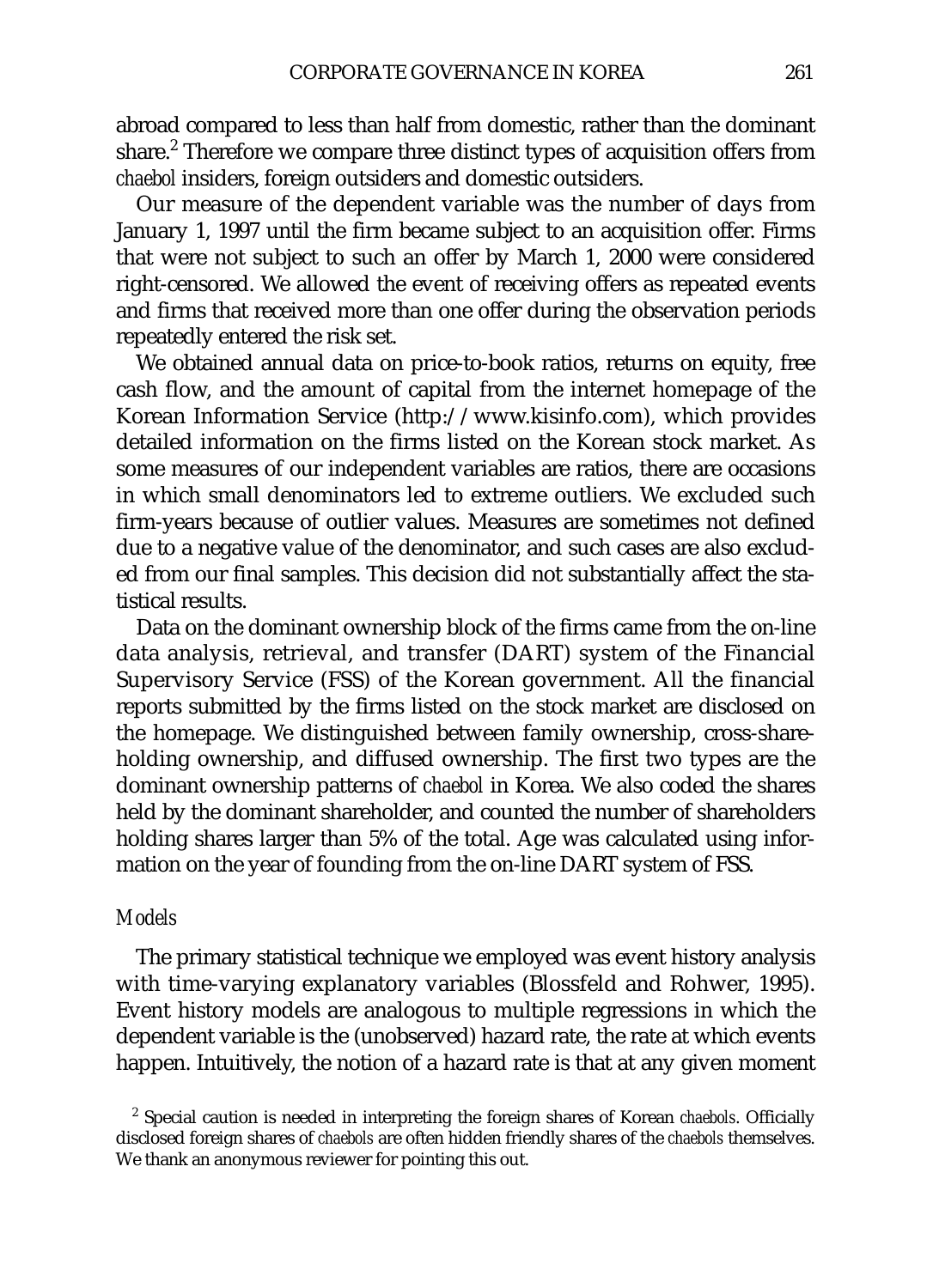each member of the risk set (those for whom the event in question is a possibility) faces some underlying risk that the event will happen and that this risk is related to time and to characteristics of the individuals in the risk set.

A number of techniques have been developed to parameterize both components of the hazard rate (Tuma and Hannan, 1984; Blossfeld and Rohwer, 1995). As our primary interest in this study lies in testing hypotheses on the characteristics of individual firms that made them more or less susceptible to acquisition bids rather than in any particular temporal patterns of such offer, we can employ a semi-parametric model, commonly known as the Cox model, based on the proportionality assumption in the following form:

$$
h(t) = q(t) \exp[\alpha \mathbf{x}(t)].
$$

where *h*(*t*) is the (unobserved) hazard rate for an acquisition offer, *q*(*t*) is a baseline hazard function, **x**(*t*) is a vector of the independent variables that can vary over time, and  $\alpha$  is a vector of coefficients corresponding to the independent variables. The baseline hazard function, which is not estimated, is common across the population and can take any form as a function of time, thus allowing estimation of the effects of the variables of interest without specifying patterns of time dependence.

As we are interested in comparing different types of acquisition offers, we utilized Cox hazard rate models with one origin and multiple destinations. The same sets of covariates are employed in predicting destination specific rates at the same time. In our data, most of the independent variables vary over time, and thus each firm's history over the decade is divided into annual spells from 1997 to 2000. For a firm that neither became a target of an acquisition offer nor was deleted from our population for other reasons, the firm's history was considered right-censored. In estimating the event history models, we used the Transition Data Analysis (TDA) program version 6.2, developed by Gotz Rohwer (Rohwer and Potter, 1998).

### RESULTS

Figure 2 shows the plot of the survivor function of firms receiving acquisition offers. Twenty eight percent of the firms in our sample experienced at least one acquisition offer during the thirty eight months between January 1997 and February 2000. The empirical hazard rate of receiving an acquisition offer accelerated at two points around 200 and 900 days. According to the graph, acquisition activities proceeded at an accelerating rate after the economic crisis at the end of  $1997<sup>3</sup>$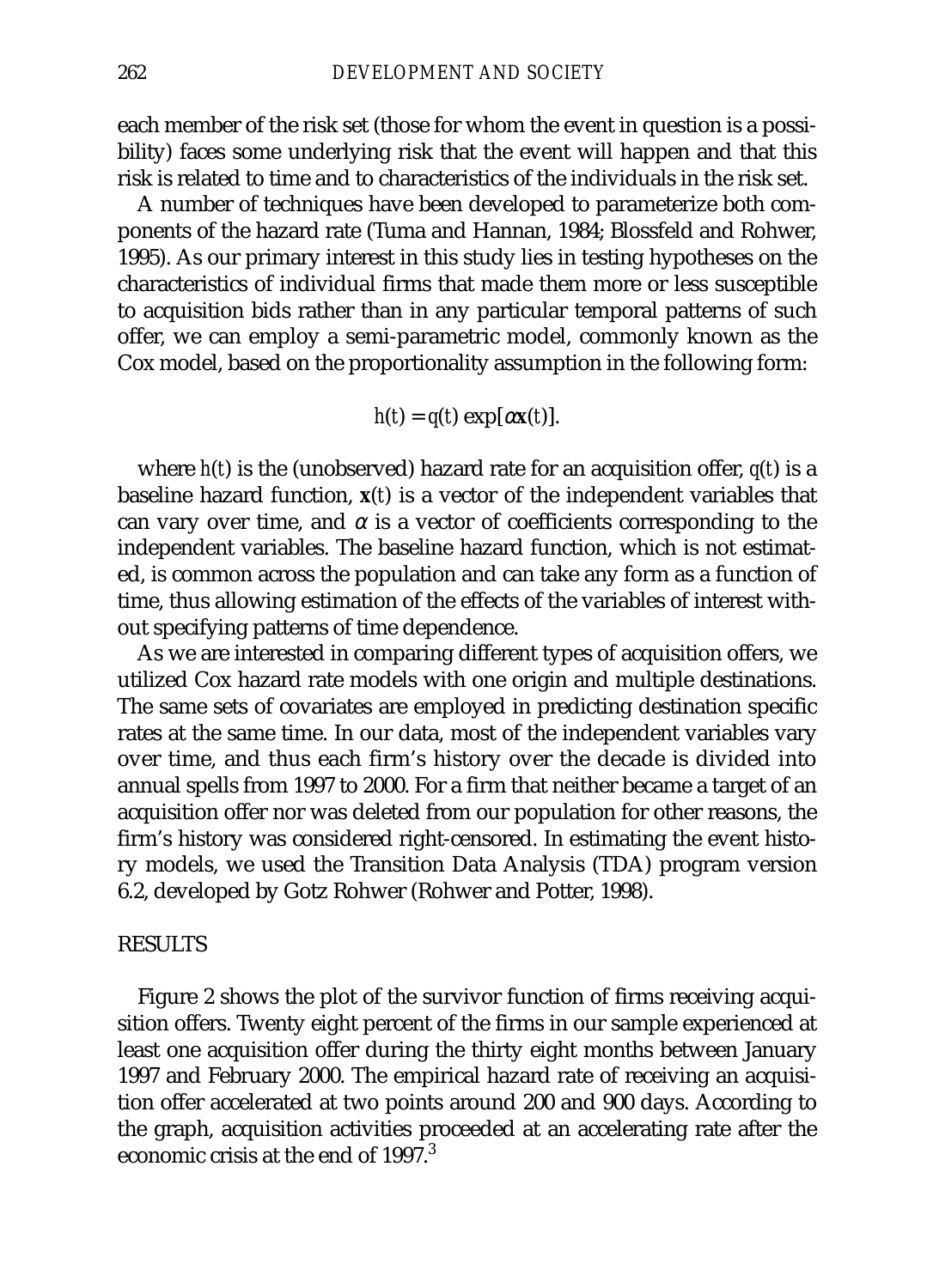Figure 3 presents the distribution of timing of offers by the three different types of acquisition offers that we identified. Among the three types of offers, offers made by domestic outsiders came first and those from foreign outsiders were last, with acquisition attempts by group member firms coming in between. This result suggests that the time-dependence we detected from the survivor function presented in Figure 2 could be an artifact of heterogeneity of events. In other words, it could be that different processes have alternated and succeeded each other to generate the time dependence we observed in the survivor function plot of Figure 2.



**FIGURE 2.** CUMULATIVE SURVIVOR FUNCTION OF FIRMS RECEIVING ACQUISITION **OFFERS** 

 $3$  However, in analyzing the reorganized firms after M&A, externalities still remain that cannot be explained entirely by the concept of survival function. It is mainly due to the fact that a market for corporate control itself is a relatively new phenomenon in Korea, and that transactions in this market follow the Western notion of contract rather than the Korean notion of relations, which is rather unexpected by Korean *chaebol*. Corporate actors, in both acquiring and acquired firms in the market, suffer from the problem of 'bounded rationality' with limited information. We thank an anonymous reviewer for bringing this point to out attention.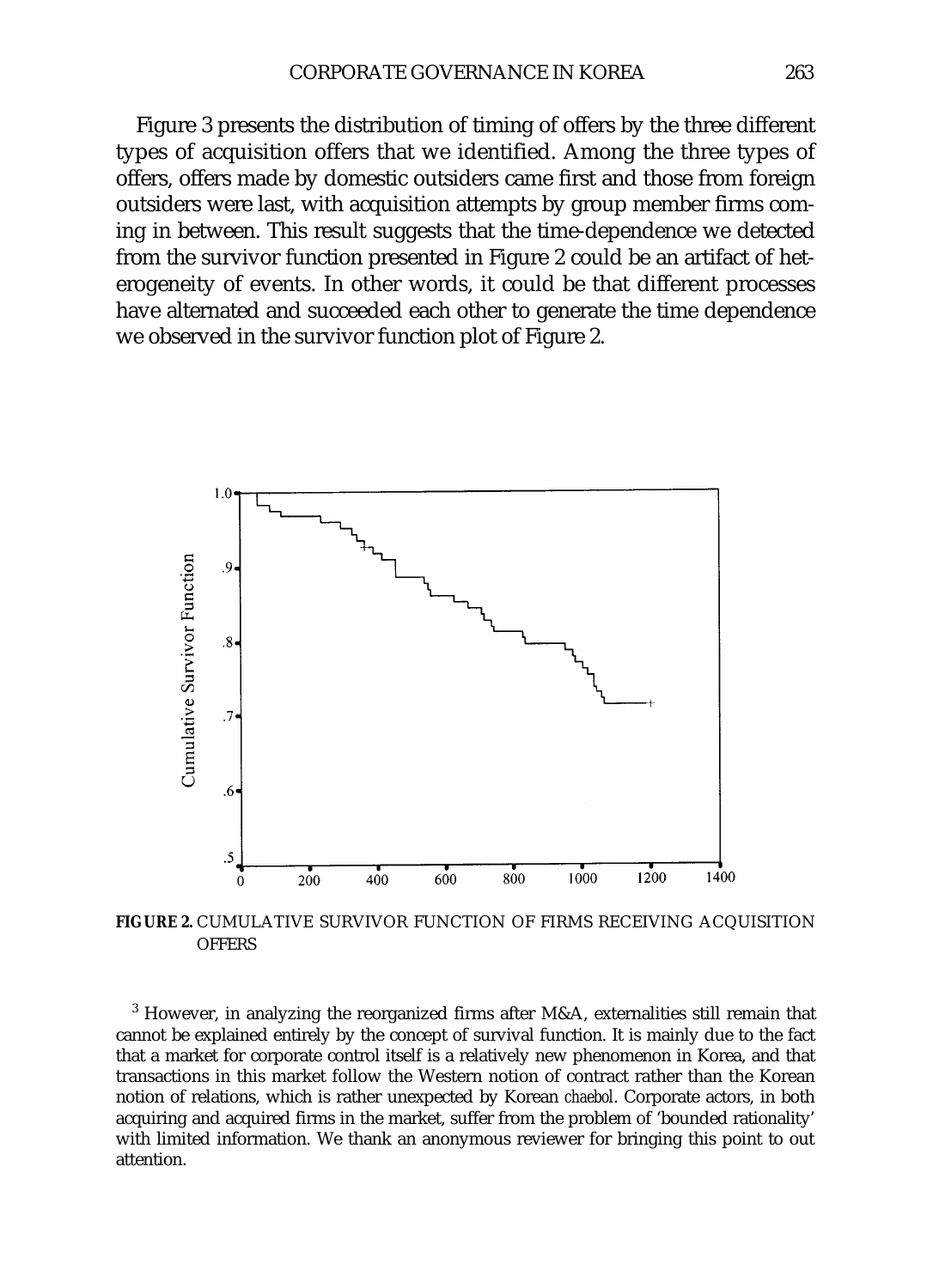

**FIGURE 3.** DISTRIBUTION OF TIMING OF OFFERS BY TYPES OF ACQUISITION OFFERS

We further investigated the relationship between the three types of acquisition offers by applying a multi-destination Cox hazard rate model to our data. Table 1 shows the results from estimation of the model. Effects of same sets of covariates on each type of acquisition offer are simultaneously estimated.

The age effect is positive and statistically significant  $(p<0.05)$  for the hazard rate of receiving acquisition offers by foreign firms. The age effect is positive for offers from domestic outsiders, but not significant. The direction of the age effect is reversed for acquisition attempts by group member firms, but it is not statistically significant. Positive age dependence of receiving acquisition offers from foreign firms support Davis and Stout's (1992) inertia argument. They pointed out that older organizations are less likely to be agile in the face of uncertainty and transform themselves internally to avoid the threat of acquisition.

Free cash flow and the amount of capital both have positive effects on the rate of receiving acquisition offers for all three types. However the effects of capital on acquisition offers are significant only for offers by foreign and group member firms. These results are consistent with the general notion that firms with slack resources are more attractive targets of acquisition offers (Cyert and March, 1963; Thompson, 1967; Jensen, 1986; Davis and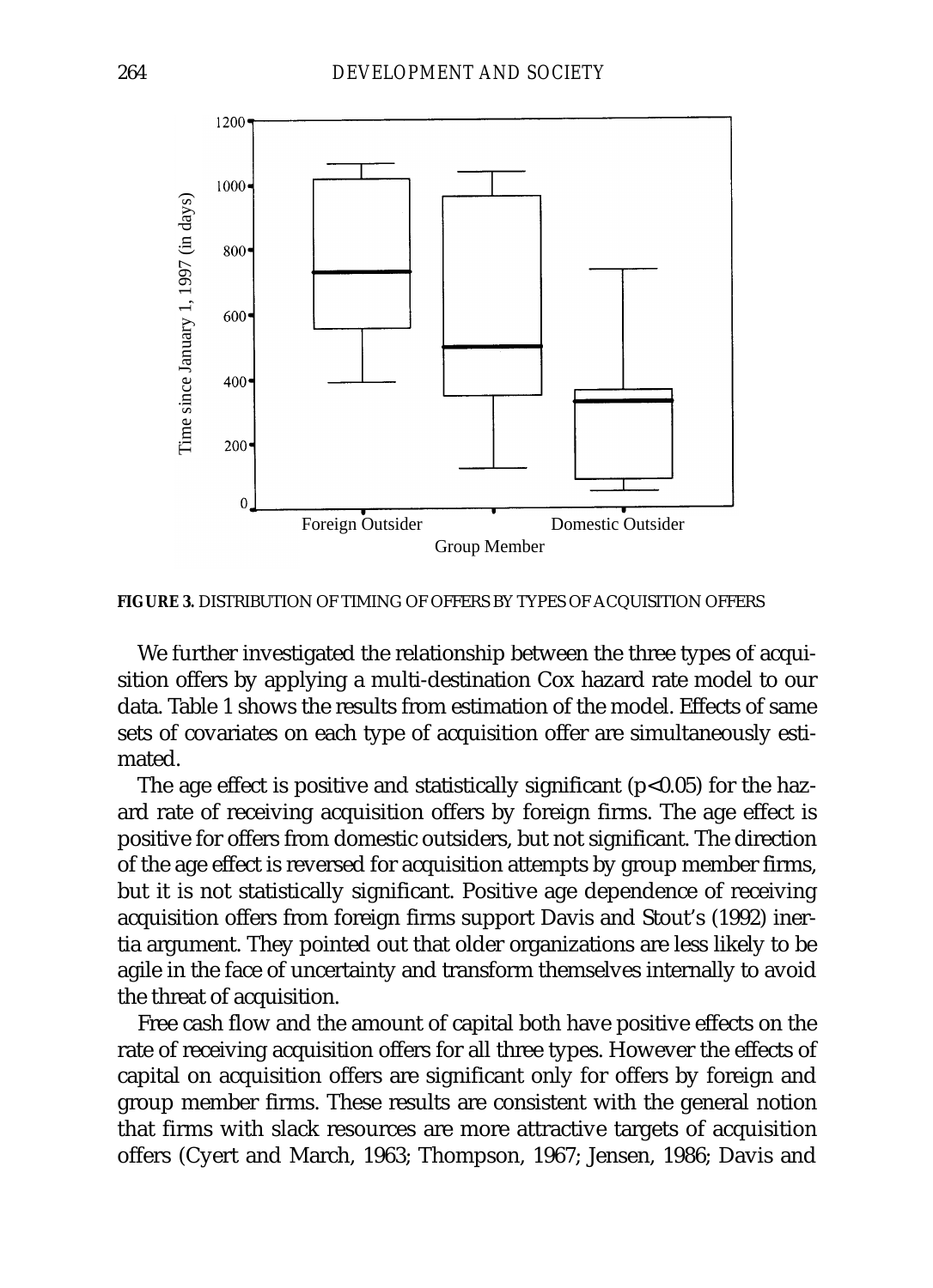|                      | Acquisition by<br>foreign firm | Acquisition by group<br>member firm | Acquisition by non-group<br>member domestic firm |  |  |
|----------------------|--------------------------------|-------------------------------------|--------------------------------------------------|--|--|
| Age                  | $0.0364**$                     | $-0.0261$                           | 0.0146                                           |  |  |
|                      | (0.0183)                       | (0.0354)                            | (0.0246)                                         |  |  |
| Cash flow            | 0.0001                         | 0.0000                              | 0.0003                                           |  |  |
|                      | (0.0002)                       | (0.0003)                            | (0.0002)                                         |  |  |
| Amount of capital    | $0.0055**$                     | $0.0056**$                          | 0.0020                                           |  |  |
|                      | (0.0013)                       | (0.0016)                            | (0.0029)                                         |  |  |
| Price to book        | $-0.0350$                      | $-0.2993$                           | 0.0242                                           |  |  |
|                      | (0.1737)                       | (0.4864)                            | (0.0349)                                         |  |  |
| Return on equity     | $-0.0011**$                    | 0.0045                              | $-0.0003$                                        |  |  |
|                      | (0.0004)                       | (0.0139)                            | (0.0016)                                         |  |  |
| Number of major      | 0.1002                         | 0.1646                              | 0.0115                                           |  |  |
| shareholders $(>5%)$ | (0.1425)                       | (0.1871)                            | (0.1860)                                         |  |  |
| % Shares held by     | $0.0471**$                     | 0.0170                              | $0.0523*$                                        |  |  |
| dominant shareholder | (0.0230)                       | (0.0325)                            | (0.0270)                                         |  |  |
| Family ownership     | $-0.0081$                      | $-1.0257$                           | $-0.0557$                                        |  |  |
|                      | (0.4854)                       | (0.8402)                            | (0.6827)                                         |  |  |
| Number of events     | 25                             | 11                                  | 14                                               |  |  |
| Number of spells     |                                | 427                                 |                                                  |  |  |
| LL of null model     |                                | $-493.555$                          |                                                  |  |  |
| Maximum of LL        |                                | $-210.921$                          |                                                  |  |  |

**TABLE 1.** ML ESTIMATES OF MODELS OF DESTINATION-SPECIFIC HAZARD RATES OF DIF-FERENT TYPES OF ACQUISITION OFFERS

 $*$ p < 0.1,  $*$  $*$ p < 0.05

Stout, 1992). High price to book ratio turns out to have lowering effects on acquisition offers from foreign firms and group member firms, but these effects are statistically not significant. However, return on equity (ROE) does have a significant effect of lowering the chances of acquisition offers from foreign firms. As Davis and Stout (1992: 613) state, "while market to book provides a long-term measure of the capital markets' evaluation of the firm, return on equity provides a more immediate measure of corporate performance." The negative effect of price to book and return on equity on chances of acquisition offers may imply that general rules of the capital market are working to discipline the underperforming firms. However, the effect of return on equity on acquisition from foreign firms alone is statistically significant.

Consistent with earlier studies, family control tends to decrease the risk of acquisition offers. However, the negative effect of family ownership is not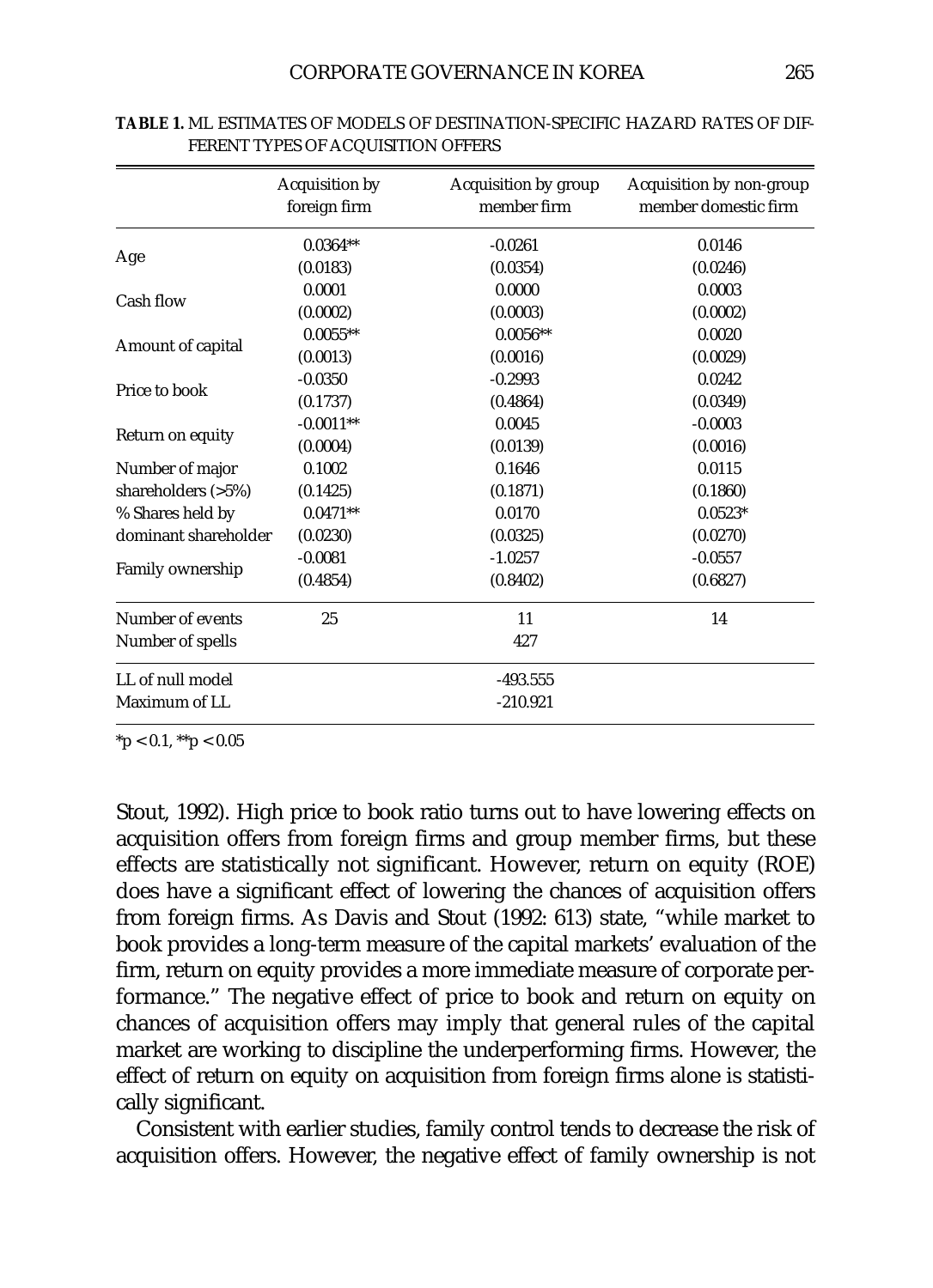|                          | Unsuccessful acquisition offers | Successful acquisition offers |  |  |
|--------------------------|---------------------------------|-------------------------------|--|--|
|                          | 0.0094                          | 0.0255                        |  |  |
| Age                      | (0.0222)                        | (0.0169)                      |  |  |
| Cash flow                | 0.0001                          | 0.0001                        |  |  |
|                          | (0.0002)                        | (0.0002)                      |  |  |
|                          | $0.0052*$                       | $0.0048*$                     |  |  |
| Amount of capital        | (0.0013)                        | (0.0013)                      |  |  |
| Price-to-book ratio      | 0.0403                          | 0.0077                        |  |  |
|                          | (0.0607)                        | (0.0529)                      |  |  |
|                          | $-0.0014*$                      | $-0.0001$                     |  |  |
| Return-on-equity         | (0.0005)                        | (0.0013)                      |  |  |
| Number of major          | $-0.0516$                       | 0.1597                        |  |  |
| shareholders $(>5%)$     | (0.1735)                        | (0.1149)                      |  |  |
| Dominant shareholder's % | 0.0352                          | $0.0449*$                     |  |  |
|                          | (0.0266)                        | (0.0184)                      |  |  |
|                          | 0.1370                          | $-0.5298$                     |  |  |
| Family ownership         | (0.5181)                        | (0.4775)                      |  |  |
| Number of events         | 21                              | 29                            |  |  |
| Number of spells         |                                 | 427                           |  |  |
| LL of null model         |                                 | $-475.764$                    |  |  |
| Maximum of LL            |                                 | $-214.007$                    |  |  |

| <b>TABLE 2. ML ESTIMATES OF MODELS OF HAZARD RATES OF SUCCESSFUL AND UNSUC-</b> |  |  |  |
|---------------------------------------------------------------------------------|--|--|--|
| <b>CESSFUL ACQUISITION OFFERS</b>                                               |  |  |  |

 $*$ p < 0.1

significant for any type of acquisition offer. Among the covariates related to ownership structure of the firms, the percent of shares held by the dominant shareholder has a significant positive effect on acquisition offers from firms outside the business group. This result is somewhat confusing in that those who are looking for takeover targets will favor firms with dispersed ownership. However, it is consistent with the Korean economic situation right after the economic crisis. As numerous firms faced shortages of liquidity, their primary banks became major shareholders by converting their loans to investments. Such firms would have a high percentage of shares held by the dominant shareholder, but this does not necessarily mean that the ownership is stable. These firms can be attractive as targets for take over.

As a whole, the results imply that the three different types of acquisition offers are affected by different sets of covariates and comprise distinct processes of changes in corporate control. As the three different types of acquisition offers coincide with different timings of acquisitions as is shown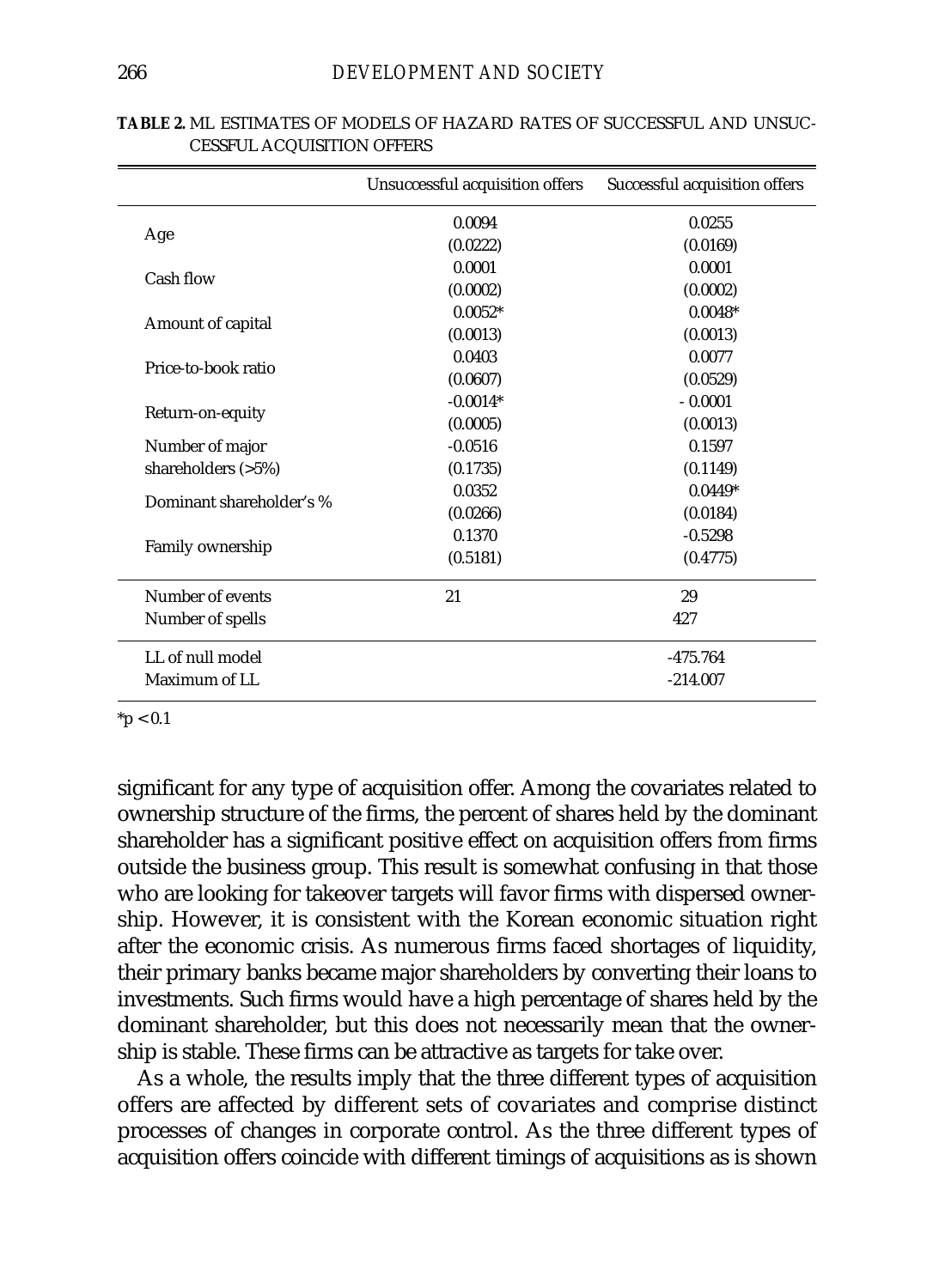in Figure 3, institutional or policy changes at these different timings might have induced the differences among the three types of acquisition offers. However, it is impossible to disentangle these institutional or policy effects from other effects in this study.

Table 2 presents results from estimating hazard rate models for successful and unsuccessful acquisition offers. Overall patterns of covariates' effects do not differ very much between successful and unsuccessful acquisition offers. However statistical significance of effects differs between successful and unsuccessful offers of acquisitions. The amount of capital tends to increase the risk of acquisition offers regardless of whether or not they are successful. While the negative effect of return on equity is significant for unsuccessful bids, the relative shares held by dominant shareholders have significant positive effects on successful bids of acquisition. The significant effect of dominant shareholders implies that the success of acquisitions depends on the coordination action of dominant shareholders, who are mostly major financial institutions.

## DISCUSSION AND CONCLUSION

The Asian crisis at the end of the 20th century has resulted in many changes in the Korean economy and business organizations. Of such changes, we focused on corporate acquisitions during the period 1997-2000. Acquisitions, especially *chaebol* subsidiaries becoming the targets, had been extremely rare before the crisis. Therefore, the sudden and steep rise in the number of acquisitions in the Korean market is in itself an intriguing phenomenon. Also, compared to the financial economics perspective, which views acquisitions as the market's sanctioning of inefficient management, these acquisitions occupy an interesting position in the context of organization theories, which are accustomed to classifying organizations into those that adapt and those that fail. Further, within the boundary of organization theories, there has been some debate between network and institutional approaches.

Thus, the increasing number of corporate acquisitions involving Korean firms after the Asian crisis suggests a few interesting research questions. First, does this trend signal the beginning of the operation of market forces in the Korean capital market, thus implying corporate governance by the market? Second, what was the institutional context in which such a rise in the number of corporate acquisitions could occur? Third, what are the characteristics of the firms that become exposed to acquisition attempts? Fourth, can we find any patterns in this first ever 'wave' of corporate acquisitions in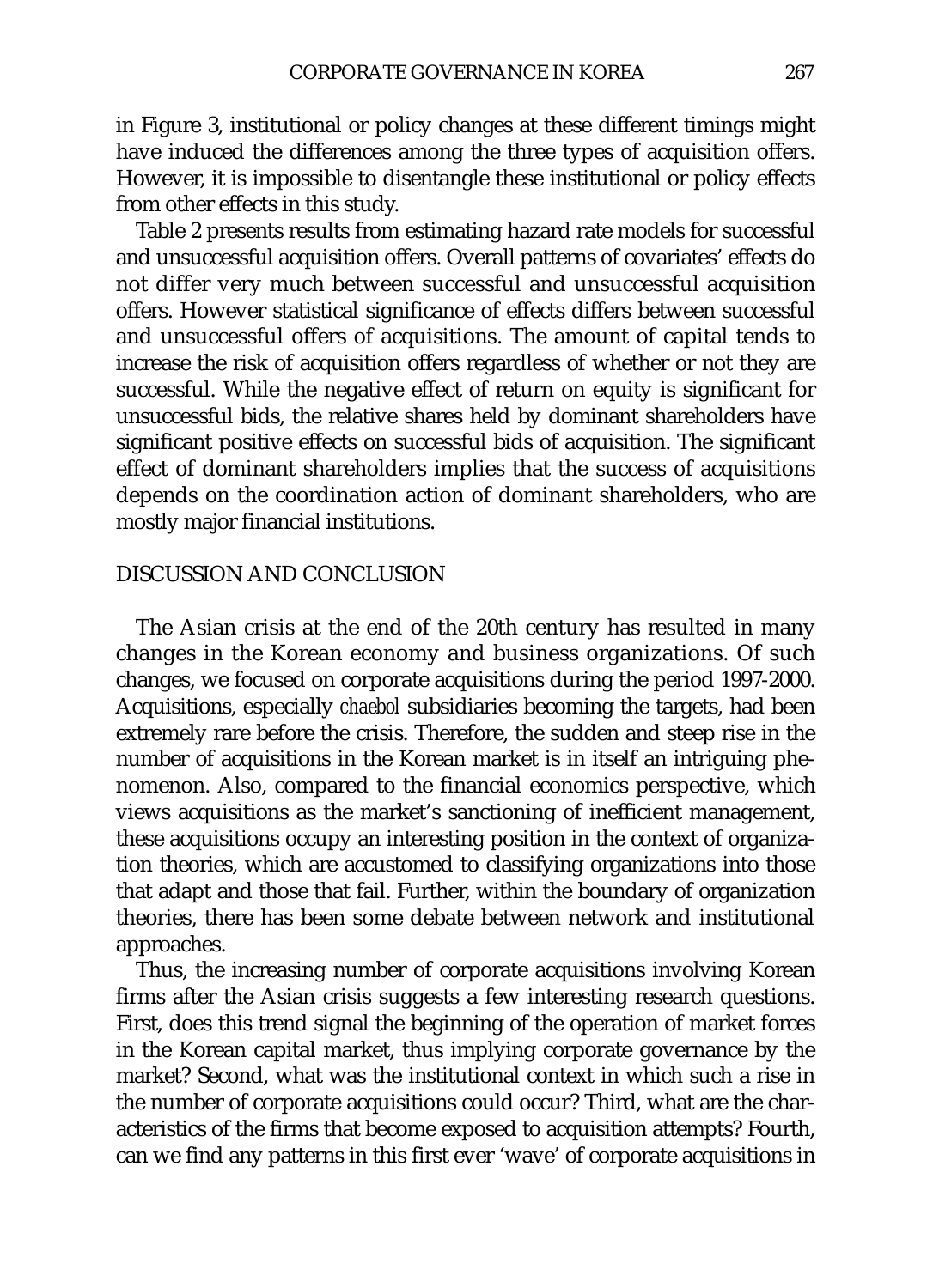Korea? For example, do firms acquired by foreign firms have different characteristics from those acquired by domestic firms? Does ownership concentration have any effect on a firm's susceptibility to acquisition attempts? We attempted to answer these questions by analyzing the firm-level data on acquisitions, including members of business groups.

We were able to identify a substantial amount of heterogeneity in the corporate acquisitions. We drew two major division lines for different types of acquisitions depending on who made offers: foreign/domestic and member/non-member of business group. Corporate acquisitions initiated by a member of the same business group would better be taken as a case of group restructuring or strategic adaptation of business groups. Although they may count as acquisitions at an individual firm level, they comprise rearrangement and relocation of resources within certain boundaries at a higher level of the business group. Acquisitions initiated by firms outside the business group should be more true to the meaning of market for corporate control.

We found that these two types of acquisitions not only are temporally distinct, but also are affected by different sets of variables. Acquisitions by business group members preceded those by foreign firms, and depend less on the market evaluation of target firms when compared to the acquisitions by foreign firms. When we compared the two types of acquisitions initiated by firms outside business groups, we found that foreign firms are more likely to follow rules of a market for corporate control in making decisions on acquisitions. However, foreign firms are not yet fully active in constructing a market for corporate control in Korea. They seem to be more interested in acquiring parts of assets from *chaebol* subsidiaries at a bargain rather than in pursuing investment opportunities for undervalued firms.

Going back to the first question, "Does this trend signal the activation of a corporate control market in Korea?" The evidence from our analysis gives the following answer. Although the activation of a corporate control market argument is partially true, acquisitions by *chaebol* firms are better explained as restructuring within the business group or rearrangement of equity ties. Those by foreign firms seem to reflect market forces, but only partially. Price-to-book ratio, or the capital market valuation of the incumbent management, tells little about the vulnerability. However, return on equity, basically a real sector performance index, has a significant impact on this vulnerability. This result suggests that even when foreign firms consider a Korean firm as a potential target, they are viewing it not in terms of 'finance conception' but in terms of bargain opportunity.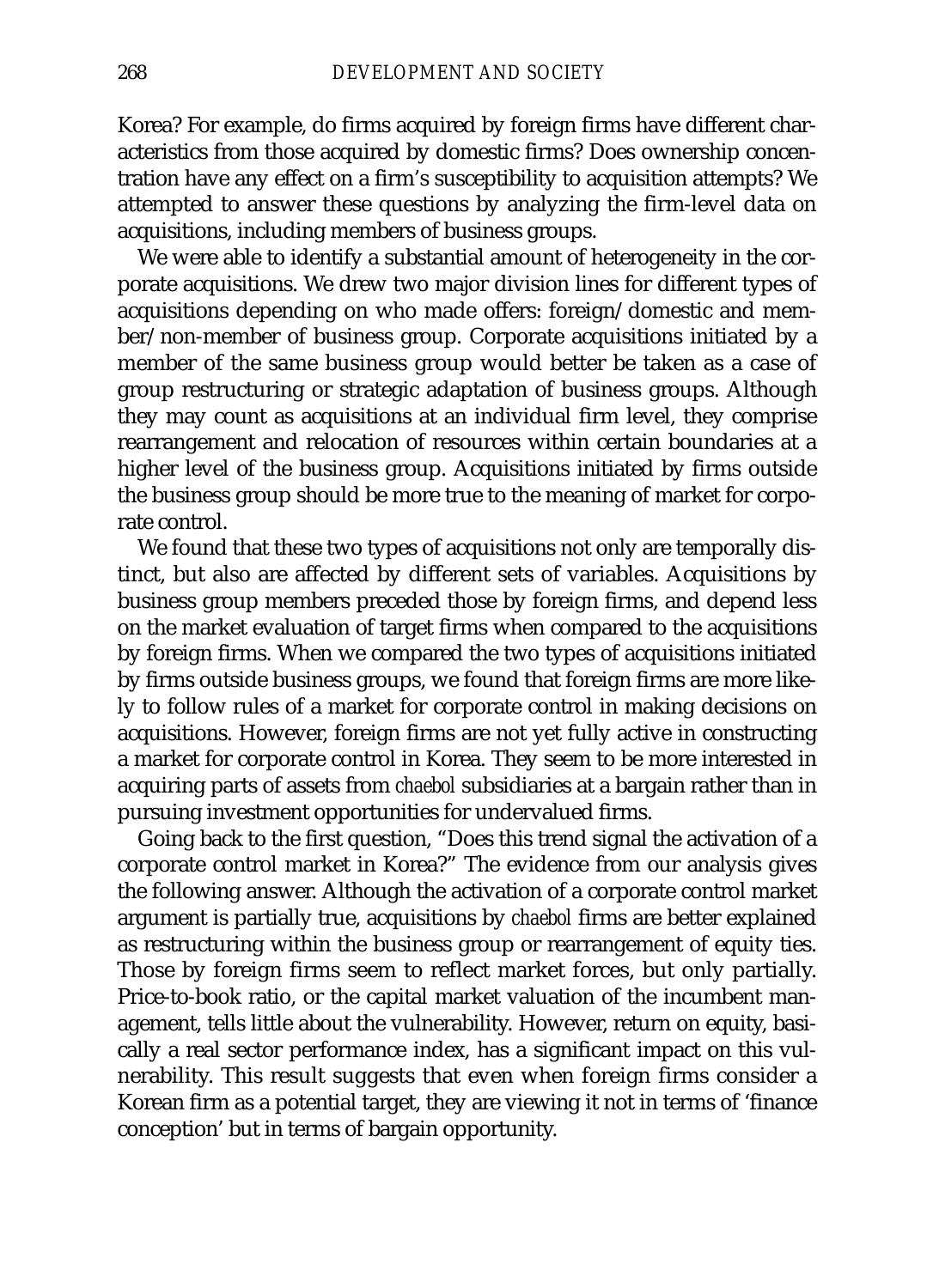#### REFERENCES

Chang Dukjin. 2001. "A Sociological Analysis of Korea's Corporate Restructuring Since the Asian Economic Crisis: London Approach and the Misuse of Trust." *Korean Journal of Sociology* 35(4): 31-55. (in Korean)

. 2002. "Business Groups Governance." Forthcoming in Korean Sociological Association, ed., *Corporate Environment and Management Strategy in the 21st Century*. (in Korean)

- Davis, Gerald F. and Suzanne K. Stout. 1992. "Organization Theory and the Market for Corporate Control: A Dynamic Analysis of the Characteristics of Large Takeover Targets, 1980-1990." *Administrative Science Quarterly* 37: 605-633.
- FSC (Financial Supervisory Committee). 1999. "Corporate Restructuring by Financial Institutions: A New Type of State-Administered Finance?" Paper presented at Financial Reform Conference co-held by Korean Economic Association and Citizens' Coalition for Economic Justice.
- Fligstein, Neil. 1990. *The Transformation of Corporate Control. Cambridge*, MA: Harvard University Press.

. 1995. "Networks of Power or the Finance Conception of Control? Comment on Palmer, Barber, Zhou, and Soysal." *American Sociological Review* 60: 500-503.

- Granovetter, Mark. 1985. "Economic Action and Social Structure: The Problem of Embeddedness." *American Journal of Sociology* 91: 481-510.
- Herman, Edward S. and Louis Lowenstein. 1988. "The Efficiency Effects of Hostile Takeovers." John C. Coffee, Jr., Louis Lowenstein, and Susan Rose-Ackerman, eds., *Knights, Raiders, and Targets: The Impact of the Hostile Takeover*, pp. 211-240. New York: Oxford University Press.
- Manne, Henry G. 1965. "Mergers and the Market for Corporate Control." *Journal of Political Economy* 73: 110-120.
- Mintz, Beth and Michael Schwartz. 1985. *The Power Structure of American Business*. Chicago: University of Chicago Press.
- Morck, Randall, Andrei Shleifer, and Robert W. Vishny. 1988. "Characteristics of Targets of Hostile and Friendly Takeovers." Alan J. Auerbach, ed., *Corporate Takeovers: Causes and Consequences*, pp. 101-129. Chicago: University of Chicago Press.
- Palepu, Krishna G. 1986. "Predicting Takeover Targets: A Methodological and Empirical Analysis." *Journal of Accounting and Economics* 8: 3-35.
- Palmer, Donald, Brad M. Barber, Xueguang Zhou, and Yasemin Soysal. 1995. "The Friendly and Predatory Acquisition of Large U.S. Corporations in the 1960s: The Other Contested Terrain." *American Sociological Review* 60: 469-499.
- Palmer, Donald, Brad M. Barber, and Xueguang Zhou. 1995. "The Finance Conception of Control — "The Theory That Ate New York?" Reply to Fligstein." *American Sociological Review* 60: 504-508.
- Pfeffer, Jeffrey and Gerald R. Salancik. 1978. *The External Cotrol of Organizations: A Resource Dependence Perspective*. New York: Harper and Row.
- SERI (Samsung Economic Research Institute). 2000. "Changes in Corporate Ranking and Their Meaning." *CEO Information #241*.